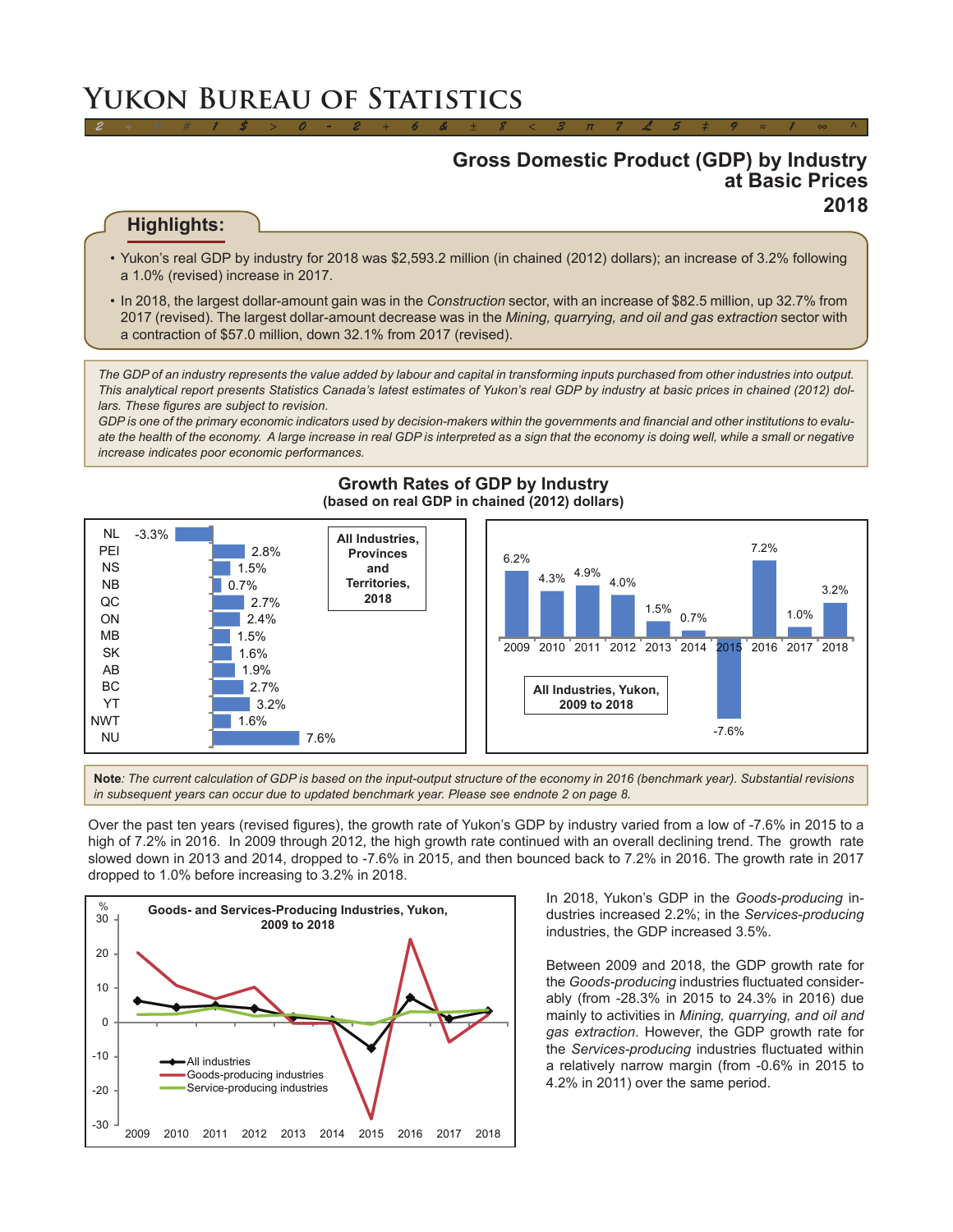# **Growth Rates of GDP by Special Industry Aggregation, Yukon, 2009 to 2018 (based on real GDP in chained (2012) dollars)**



- From 2009 to 2018, the GDP growth rate in *Industrial production* fluctuated hugely between -30.3% in 2015 and 47.7% in 2012.
- The *Energy* sector's GDP growth rate ranged from -22.5% in 2009 to 10.0% in 2017.
- The *Information and communications technology* sector's GDP growth rate had a relatively low fluctuation range that varied from -1.6% in 2015 to 14.0% in 2010.
- While manufacturing industries represent less than one percent of the total GDP, the growth rate for *Non-durable manufacturing industries* fluctuated between -5.4% in 2011 and 18.6% in 2012, and that for the *Durable manufacturing industries* fluctuated between -36.6% in 2013 and 37.3% in 2011.
- The Cannabis sector also represents less than one percent of the total GDP. This sector's growth rate was16.7% in 2018, the first year of cannabis legalization.



#### **Growth Rates of GDP by Industry, Yukon, 2014 to 2018 (based on real GDP in chained (2012) dollars)**

rates. The largest fluctuation occurred in the *Mining, quarrying, and oil and gas extraction* sector where the growth rate fluctuated from a low of -37.0% in 2015 to a high of 48.6% in 2016.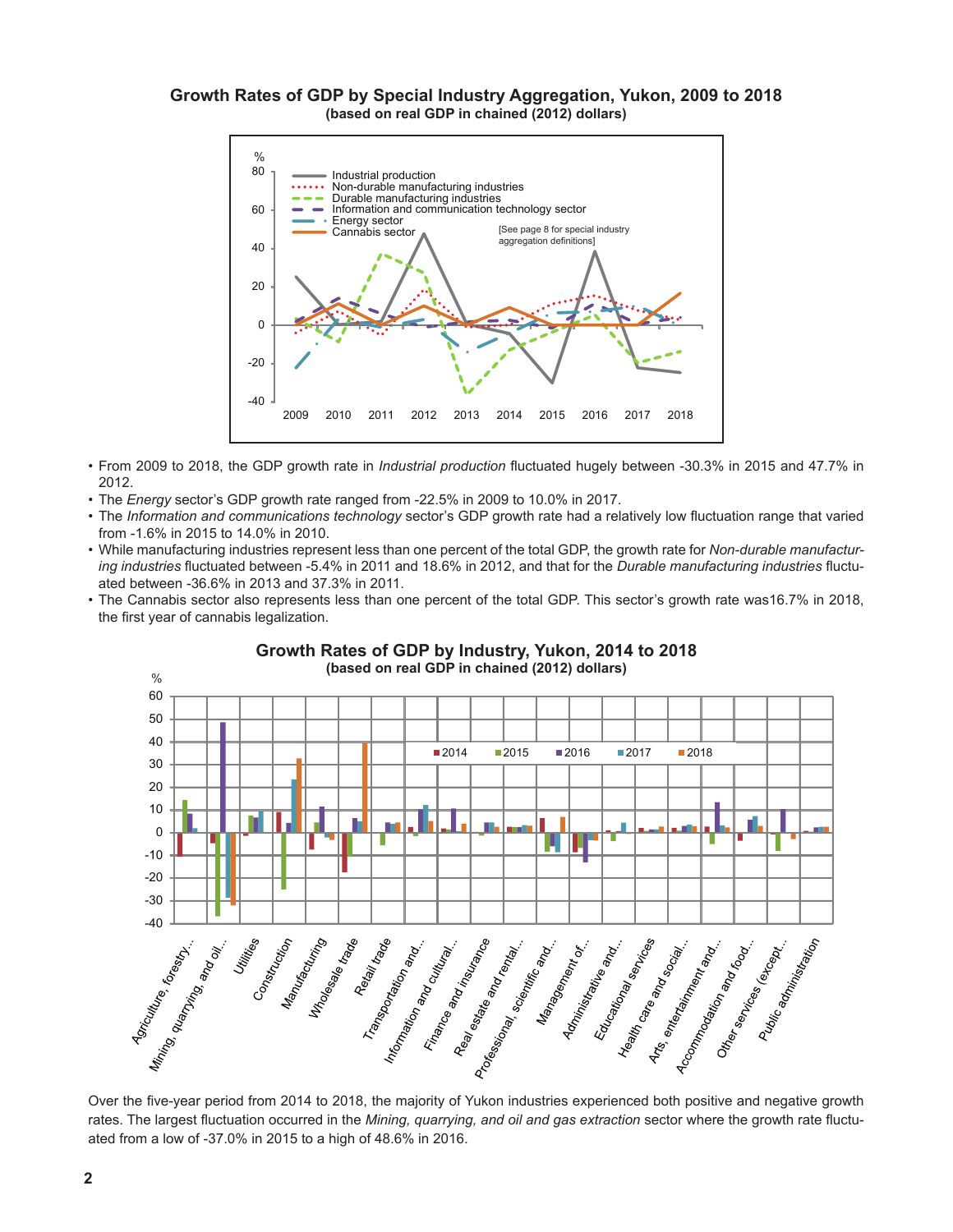

Major contributors to Yukon GDP by industry in 2018 were: *Public administration* (23.9%)*; Real estate and rental and leasing*  (14.4%); *Construction* (12.9%); *Health care and social assistance* (9.1%)*; Mining, quarrying, and oil and gas extraction* (5.7%); and *Retail trade* (5.5%). The contribution of each of the remaining industries was less than 5.0%.





(revised) to a high of 12.9% in 2018, while the share of *Mining, quarrying, and oil and gas extraction* industry fluctuated from a low of 5.7% in 2018 to a high of 12.4% in 2014. With the exceptions of *Public Administration* (1.5 percentage points spread in fluctuation); *Real estate and rental and leasing* (1.3 percentage points spread in fluctuation); and *Transportation and Warehousing* (1.1 percentage point spread in fluctuation), the fluctuation in the percentage share of all other industries remained within 1.0 percentage point during the period of 2014 to 2018.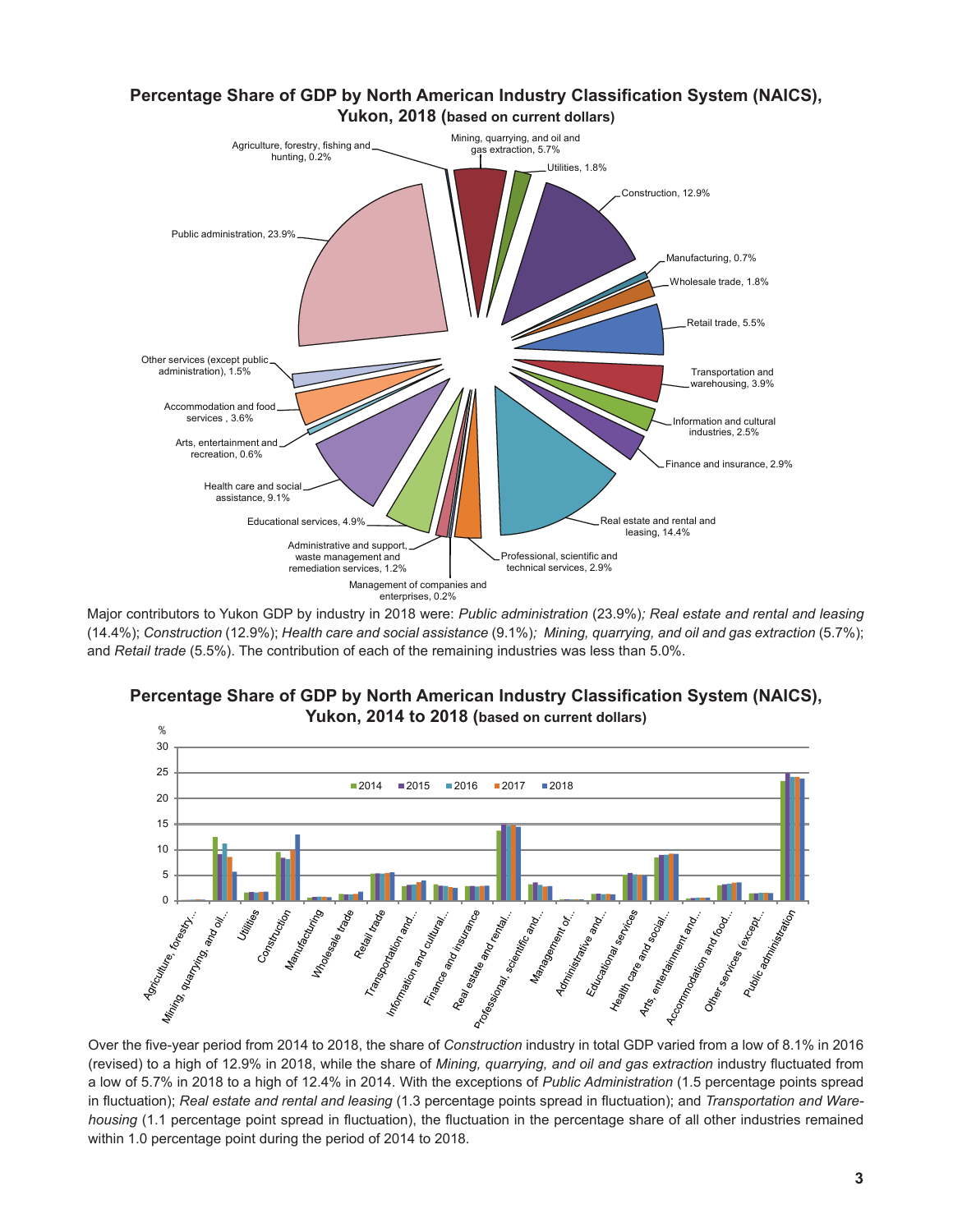# **Real GDP by Industry, Yukon, 2009 to 2018**

*millions of chained (2012) dollars1*

| INDUSTRY <sup>2</sup>                                                                                | 2009        | 2010 <sup>r</sup> | 2011       | 2012       | 2013 <sup>r</sup> | 2014       | 2015 <sup>r</sup> | 2016       | 2017 <sup>r</sup> | 2018       |
|------------------------------------------------------------------------------------------------------|-------------|-------------------|------------|------------|-------------------|------------|-------------------|------------|-------------------|------------|
| <b>AGRICULTURE, FORESTRY, FISHING AND HUNTING</b>                                                    | 4.8         | 5.3               | 5.2        | 5.1        | 4.7               | 4.2        | 4.8               | 5.2        | 5.3               | 5.3        |
| Crop and animal production                                                                           | 3.2         | 3.4               | 3.5        | 3.4        | 3.0               | 2.6        | 3.1               | 3.2        | 3.3               | 3.3        |
| Forestry and logging                                                                                 | 0.6         | 0.8               | 0.6        | 0.6        | 0.5               | 0.6        | 0.6               | 0.6        | 0.6               | 0.6        |
| Fishing, hunting and trapping                                                                        | 0.3         | 0.1               | 0.0        | 0.1        | 0.1               | 0.1        | 0.1               | 0.1        | 0.1               | 0.1        |
| Support activities for agriculture and forestry                                                      | 0.3         | 0.9               | 1.1        | 1.0        | 1.2               | 0.8        | 1.0               | 1.3        | 1.3               | 1.3        |
|                                                                                                      |             |                   |            |            |                   |            |                   |            |                   |            |
| MINING, QUARRYING, AND OIL AND GAS EXTRACTION                                                        | 174.3       | 173.3             | 173.8      | 272.2      | 278.5             | 265.4      | 167.3             | 248.6      | 177.3             | 120.3      |
| Oil and gas extraction                                                                               | 0.8         | 0.7               | 0.6        | 0.7        | 0.7               | 0.4        | 0.0               | 0.0        | 0.0               | 0.0        |
| Mining and quarrying (except oil and gas)                                                            | 117.0       | 114.0             | 111.0      | 189.2      | 197.2             | 186.8      | 108.1             | 177.4      | 130.6             | 83.0       |
| Support activities for mining and oil and gas extraction                                             | 55.8        | 62.5              | 72.7       | 82.4       | 77.1              | 77.0       | 65.1              | 67.8       | 41.7              | 38.0       |
| <b>UTILITIES</b>                                                                                     | 36.8        | 39.6              | 41.2       | 43.4       | 41.5              | 40.9       | 44.0              | 46.9       | 51.3              | 51.1       |
| Electric power generation, transmission and distribution                                             | 32.3        | 35.8              | 37.6       | 39.9       | 38.2              | 37.7       | 40.7              | 43.5       | 47.9              | 47.7       |
| Natural gas distribution, water, sewage and other systems                                            | 4.2         | 3.7               | 3.6        | 3.4        | 3.3               | 3.2        | 3.2               | 3.3        | 3.4               | 3.5        |
| <b>CONSTRUCTION</b>                                                                                  | 248.2       | 315.2             | 359.8      | 245.0      | 240.1             | 261.8      | 196.2             | 204.5      | 252.4             | 334.9      |
| Residential building construction                                                                    | 50.7        | 57.4              | 60.3       | 59.4       | 49.2              | 48.1       | 52.6              | 58.2       | 60.4              | 55.7       |
| Non-residential building construction                                                                | 43.9        | 35.0              | 56.5       | 46.3       | 58.4              | 79.5       | 65.5              | 74.5       | 81.8              | 76.2       |
| Engineering and other construction activities                                                        | 113.4       | 170.2             | 187.9      | 110.6      | 107.6             | 104.0      | 59.0              | 48.3       | 57.3              | 138.8      |
| Repair construction                                                                                  | 36.1        | 46.6              | 52.1       | 28.7       | 41.3              | 45.9       | 35.8              | 45.1       | 79.6              | 79.9       |
|                                                                                                      |             |                   |            |            |                   |            |                   |            |                   |            |
| <b>MANUFACTURING</b>                                                                                 | 16.0        | 15.7              | 18.4       | 22.8       | 17.3              | 16.0       | 16.7              | 18.6       | 18.2              | 17.6       |
| Food manufacturing<br>Beverage and tobacco product manufacturing                                     | 1.1<br>1.5  | 1.1               | 0.9        | 0.9<br>2.3 | 1.2<br>2.5        | 1.2<br>2.5 | 1.1<br>2.6        | 1.2<br>2.7 | 0.7<br>3.1        | 0.5<br>3.1 |
|                                                                                                      |             | 1.3               | 1.5        |            |                   |            |                   |            |                   | 0.1        |
| Textile and textile product mills                                                                    | 0.2         | 0.2               | 0.2        | 0.2        | 0.2               | 0.2        | 0.1               | 0.2        | 0.2               |            |
| Clothing and leather and allied product manufacturing                                                | 0.1<br>0.6  | 0.1<br>0.9        | 0.0<br>1.5 | 0.0<br>1.3 | 0.1<br>0.9        | 0.1<br>1.6 | 0.1<br>0.9        | 0.1        | 0.0<br>0.3        | 0.0<br>0.3 |
| Wood product manufacturing                                                                           | 1.8         | 1.9               |            | 1.2        | 1.2               |            | 1.2               | 0.2<br>1.4 |                   | 1.2        |
| Printing and related support activities                                                              | 0.5         |                   | 1.7        |            |                   | 1.3        | 0.0               | 0.0        | 1.3<br>0.0        |            |
| Petroleum and coal product manufacturing                                                             | 0.1         | 0.0<br>0.1        | 0.0<br>0.1 | 0.0<br>1.1 | 0.0<br>0.7        | 0.0<br>0.7 | 1.1               | 1.2        | 1.3               | 0.0<br>1.7 |
| Chemical manufacturing<br>Plastics and rubber products manufacturing                                 | 2.2         | 2.8               | 2.6        | 2.6        | 2.4               | 2.2        | 2.6               | 3.7        | 4.5               | 4.0        |
|                                                                                                      | 0.3         | 0.3               | 0.4        | 1.6        | 1.0               | 1.3        | 1.3               | 1.6        | 2.0               | 1.7        |
| Non-metallic mineral product manufacturing<br>Fabricated metal product manufacturing                 | 5.1         | 4.2               | 6.7        | 7.3        | 3.9               | 2.2        | 2.5               | 3.1        | 2.4               | 1.6        |
| Computer and electronic product manufacturing                                                        | 0.4         | 0.5               | 0.9        | 1.4        | 1.2               | 0.4        | 0.3               | 0.9        | 0.5               | 1.8        |
| Transportation equipment manufacturing                                                               | 0.1         | 0.0               | 0.0        | 0.0        | 0.0               | 0.0        | 0.0               | 0.0        | 0.0               | 0.0        |
| Furniture and related product manufacturing                                                          | 2.0         | 1.9               | 2.0        | 2.4        | 1.9               | 1.8        | 1.6               | 1.6        | 1.0               | 0.5        |
| Miscellaneous manufacturing                                                                          | 0.9         | 0.6               | 0.5        | 0.5        | 0.5               | 0.5        | 0.8               | 0.5        | 0.4               | 0.4        |
|                                                                                                      |             |                   |            |            |                   |            |                   |            |                   |            |
| <b>WHOLESALE TRADE</b>                                                                               | 40.7        | 39.0              | 49.0       | 48.7       | 44.5              | 36.7       | 32.8              | 34.9       | 36.6              | 51.1       |
| Petroleum and petroleum products merchant wholesalers                                                | 13.5        | 12.3              | 18.1       | 16.9       | 14.2              | 10.6       | 10.2              | 12.6       | 14.4              | 15.3       |
| Food, beverage and tobacco merchant wholesalers<br>Personal and household goods merchant wholesalers | 4.1<br>0.2  | 4.3<br>0.2        | 4.2<br>0.2 | 4.2        | 3.8               | 3.7        | 3.4               | 3.5        | 3.5               | 3.5        |
|                                                                                                      | 2.5         |                   |            | 0.2        | 0.5<br>3.2        | 0.4<br>3.1 | 0.4<br>3.1        | 0.4<br>2.8 | 0.4<br>3.7        | 0.4<br>2.8 |
| Motor vehicle and motor vehicle parts and accessories merchant<br>wholesalers                        |             | 2.9               | 3.1        | 3.5        |                   |            |                   |            |                   |            |
| Building material and supplies merchant wholesalers                                                  | 8.8         | 6.9               | 8.3        | 8.6        | 6.7               | 5.5        | 4.5               | 4.6        | 4.7               | 4.8        |
| Machinery, equipment and supplies merchant wholesalers                                               | 9.7         | 10.5              | 13.9       | 13.8       | 13.9              | 11.6       | 10.3              | 10.3       | 9.6               | 23.6       |
| Miscellaneous merchant wholesalers                                                                   | 1.9         | 1.3               | 1.5        | 1.5        | 1.4               | 0.8        | 0.1               | 0.2        | 0.1               | 0.1        |
| Business-to-business electronic markets, and agents and brokers                                      | 0.1         | 0.1               | 0.1        | 0.1        | $0.2\,$           | 0.2        | 0.1               | 0.0        | $0.0\,$           | $0.0\,$    |
| <b>RETAIL TRADE</b>                                                                                  | 114.6       | 117.4             | 119.4      | 123.5      | 132.1             | 132.3      | 124.8             | 130.3      | 135.3             | 141.2      |
| Motor vehicle and parts dealers                                                                      | 21.6        | 23.2              | 20.5       | 23.3       | 25.7              | 25.6       | 18.1              | 19.2       | 19.5              | 21.1       |
| Furniture and home furnishings stores                                                                | 2.5         | 2.5               | 2.5        | 2.3        | 2.8               | 3.0        | 2.9               | 3.4        | 3.6               | 3.6        |
| Electronics and appliance stores                                                                     | 2.0         | 2.3               | 2.7        | 2.7        | 2.8               | 3.0        | 3.3               | 2.9        | 2.1               | 2.3        |
| Building material and garden equipment and supplies dealers                                          | 9.9         | 11.0              | 11.5       | 12.1       | 14.6              | 13.5       | 12.1              | 12.1       | 13.2              | 14.5       |
| Food and beverage stores                                                                             | 27.3        | 27.5              | 27.5       | 28.0       | 27.7              | 27.9       | 28.2              | 29.7       | 30.7              | 32.1       |
| Health and personal care stores                                                                      | 5.0         | 5.6               | 6.3        | 6.1        | 6.8               | 7.7        | 8.5               | 9.1        | 9.1               | 9.3        |
| Gasoline stations                                                                                    | 12.1        | 12.0              | 13.2       | 13.4       | 15.1              | 16.2       | 15.5              | 17.1       | 18.6              | 19.2       |
| Clothing and clothing accessories stores                                                             | 3.1         | 3.5               | 3.8        | 3.6        | 4.1               | 4.0        | 4.3               | 4.0        | 4.2               | 4.3        |
| Sporting goods, hobby, book and music stores                                                         | 3.6         | 3.9               | 3.7        | 3.9        | 3.0               | 4.2        | 4.5               | 4.5        | 5.4               | 5.7        |
| General merchandise stores                                                                           | 14.9        | 14.7              | 15.2       | 14.5       | 16.1              | 15.8       | 15.8              | 15.9       | 16.0              | 16.1       |
| Miscellaneous store retailers<br>Non-store retailers                                                 | 10.1<br>3.0 | 8.4<br>3.2        | 8.4<br>4.7 | 8.1<br>5.6 | 7.5<br>6.1        | 7.5<br>4.8 | 8.0<br>4.4        | 8.6<br>4.6 | 7.4<br>5.4        | 7.1<br>5.7 |
|                                                                                                      |             |                   |            |            |                   |            |                   |            |                   |            |
| TRANSPORTATION AND WAREHOUSING                                                                       | 69.8        | 69.0              | 77.9       | 80.4       | 74.7              | 76.5       | 75.3              | 83.0       | 93.1              | 97.8       |
| Air transportation                                                                                   | 14.3        | 16.0              | 24.0       | 26.4       | 24.6              | 27.2       | 29.8              | 33.2       | 38.9              | 41.4       |
| Truck transportation                                                                                 | 10.2        | 9.8               | 10.7       | 10.7       | 11.0              | 11.8       | 12.4              | 14.6       | 15.8              | 16.3       |
| Transit, ground passenger and scenic and sightseeing<br>transportation                               | 12.9        | 11.5              | 11.3       | 10.9       | 11.6              | 11.2       | 7.4               | 7.4        | 7.6               | 8.0        |
| Support activities for transportation                                                                | 14.4        | 14.8              | 14.6       | 15.6       | 16.3              | 14.9       | 13.9              | 15.3       | 17.3              | 18.4       |
| Pipeline transportation                                                                              | 14.4        | 12.3              | 11.3       | 10.4       | 0.0               | 0.0        | 0.0               | 0.0        | 0.0               | 0.0        |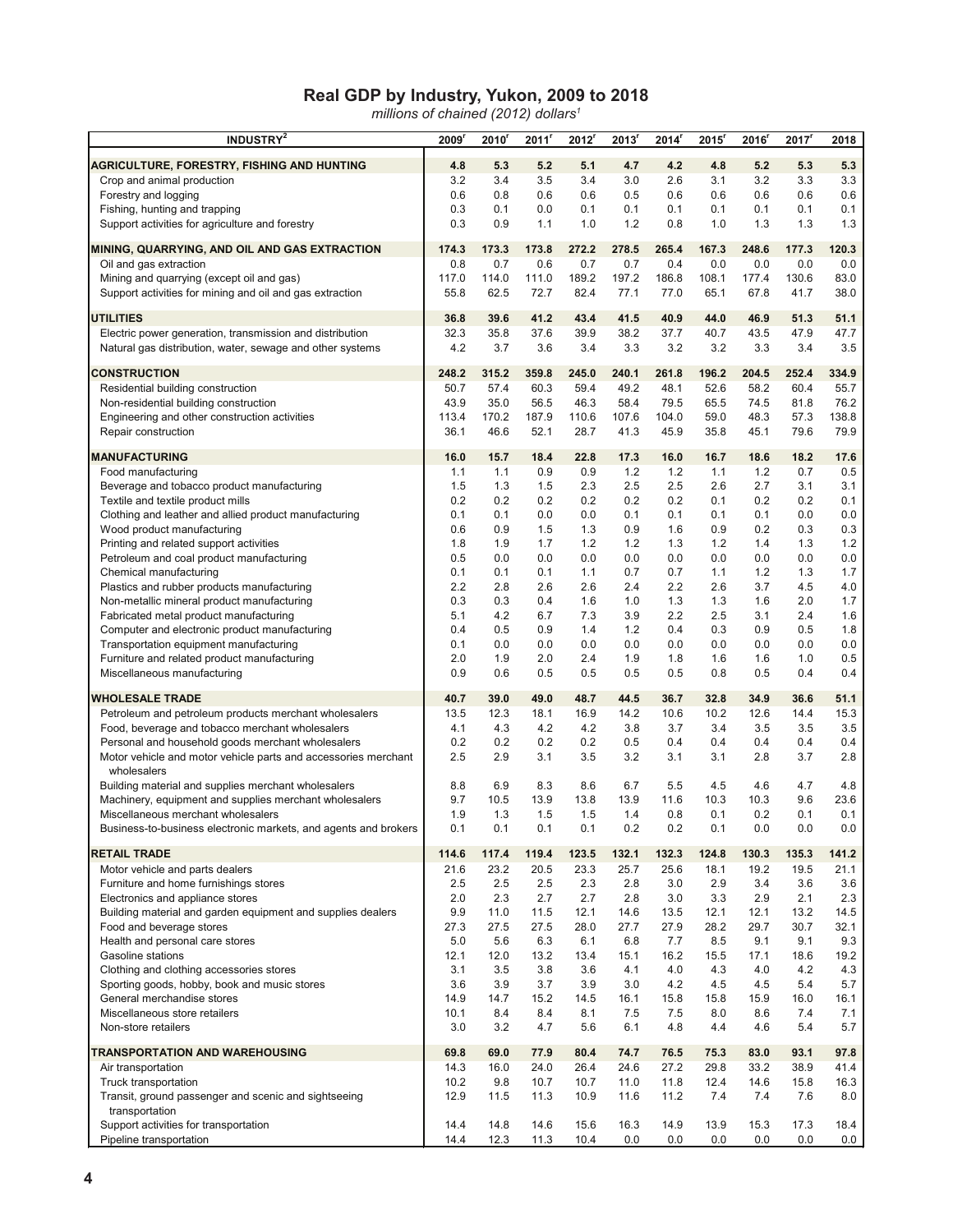# **Real GDP by Industry, Yukon, 2009 to 2018 (continued)**

*millions of chained (2012) dollars1*

| INDUSTRY <sup>2</sup>                                                                    | 2009'       | 2010        | 2011'       | 2012 <sup>r</sup> | 2013 <sup>r</sup> | 2014 <sup>r</sup> | 2015 <sup>r</sup>                                                               | 2016        | 2017        | 2018        |
|------------------------------------------------------------------------------------------|-------------|-------------|-------------|-------------------|-------------------|-------------------|---------------------------------------------------------------------------------|-------------|-------------|-------------|
| TRANSPORTATION AND WAREHOUSING (continued)                                               |             |             |             |                   |                   |                   |                                                                                 |             |             |             |
| Postal service and couriers and messengers                                               | 6.5         | 6.4         | 6.3         | 6.1               | 6.2               | 5.8               | 5.5                                                                             | 5.4         | 5.3         | 5.2         |
| Warehousing and storage                                                                  | 0.3         | 0.3         | 0.3         | 0.3               | 0.3               | 0.3               | 0.3                                                                             | 0.3         | 0.3         | 0.3         |
| <b>INFORMATION AND CULTURAL INDUSTRIES</b>                                               | 61.5        | 68.6        | 70.4        | 69.2              | 72.1              | 73.4              | 74.4                                                                            | 82.3        | 82.7        | 85.9        |
| Publishing industries                                                                    | 5.1         | 4.9         | 5.0         | 4.3               | 5.0               | 2.7               | 2.7                                                                             | 3.8         | 3.6         | 3.5         |
| Motion picture and sound recording industries                                            | 0.7         | 0.9         | 0.5         | 0.5               | 0.7               | 0.8               | 2.7                                                                             | 2.0         | 2.0         | 2.3         |
| Broadcasting (except Internet)                                                           | 4.5         | 4.6         | 5.0         | 4.6               | 4.6               | 4.3               | 4.4                                                                             | 4.6         | 4.5         | 4.8         |
| Telecommunications                                                                       | 46.4        | 53.5        | 55.7        | 55.6              | 57.0              | 59.7              | 58.9                                                                            | 66.3        | 67.0        | 70.0        |
| Data processing, hosting, and related services                                           | 1.7         | 1.3         | 0.9         | 0.2               | 0.3               | 0.2               | 0.1                                                                             | 0.1         | 0.1         | 0.1         |
| Other information services<br>Pay and specialty television, telecommunications and other | 3.6<br>50.0 | 3.8<br>57.3 | 3.6<br>59.3 | 3.9<br>59.4       | 4.6<br>61.5       | 5.3<br>64.9       | 4.9<br>63.6                                                                     | 4.7<br>70.8 | 4.7<br>71.5 | 4.6<br>74.3 |
| information services                                                                     |             |             |             |                   |                   |                   |                                                                                 |             |             |             |
| <b>FINANCE AND INSURANCE</b>                                                             | 53.8        | 58.1        | 71.7        | 72.6              | 73.0              | 73.2              | 72.2                                                                            | 75.4        | 78.7        | 80.7        |
| Credit intermediation and monetary authorities                                           | 32.4        | 35.5        | 38.7        | 37.1              | 37.0              | 37.1              | 36.2                                                                            | 37.9        | 38.5        | 40.2        |
| Depository credit intermediation and monetary authorities                                | 24.8        | 28.1        | 30.6        | 32.6              | 32.6              | 32.7              | 31.8                                                                            | 33.1        | 34.1        | 35.4        |
| REAL ESTATE AND RENTAL AND LEASING                                                       | 297.0       | 304.3       | 318.4       | 333.2             | 346.8             | 355.3             | 363.9                                                                           | 372.5       | 384.6       | 396.1       |
| Real estate                                                                              | 284.1       | 291.5       | 304.6       | 322.1             | 337.3             | 346.4             | 353.5                                                                           | 362.2       | 373.5       | 384.8       |
| Rental and leasing services                                                              | 12.8        | 12.7        | 13.7        | 11.2              | 9.7               | 9.0               | 10.6                                                                            | 10.6        | 11.4        | 11.6        |
| Rental and leasing services (except automotive equipment)                                | 6.3         | 6.7         | 7.3         | 8.0               | 6.4               | 5.0               | 6.1                                                                             | 5.7         | 5.3         | 5.5         |
| and lessors of non-financial intangible assets (except<br>copyrighted works)             |             |             |             |                   |                   |                   |                                                                                 |             |             |             |
| PROFESSIONAL, SCIENTIFIC AND TECHNICAL SERVICES                                          | 77.1        | 80.7        | 81.3        | 83.6              | 90.8              | 96.5              | 88.3                                                                            | 82.9        | 75.7        | 80.9        |
| Legal, accounting and related services                                                   | 24.3        | 23.8        | 25.2        | 25.7              | 25.3              | 23.4              | 22.1                                                                            | 22.0        | 21.1        | 21.9        |
| Architectural, engineering and related services                                          | 27.7        | 28.0        | 31.7        | 31.9              | 35.9              | 46.2              | 34.9                                                                            | 30.1        | 26.0        | 29.6        |
| Other professional, scientific and technical services including                          | 17.2        | 19.4        | 16.9        | 17.0              | 22.1              | 23.4              | 25.3                                                                            | 22.9        | 21.1        | 22.4        |
| scientific research and development                                                      |             |             |             |                   |                   |                   |                                                                                 |             |             |             |
| Computer systems design and related services                                             | 4.4         | 5.1         | 4.6         | 5.0               | 4.5               | 3.5               | 3.3                                                                             | 3.1         | 2.9         | 2.8         |
| Advertising, public relations, and related services                                      | 2.1         | 2.3         | 2.3         | 4.0               | 1.7               | 1.9               | 1.9                                                                             | 4.6         | 4.0         | 3.8         |
| <b>MANAGEMENT OF COMPANIES AND ENTERPRISES</b>                                           | 7.0         | 7.7         | 7.9         | 7.9               | 8.0               | 7.3               | 6.8                                                                             | 5.9         | 5.7         | 5.5         |
| ADMINISTRATIVE AND SUPPORT, WASTE MANAGEMENT                                             | 29.9        | 31.1        | 31.9        | 31.6              | 30.9              | 31.2              | 30.0                                                                            | 30.2        | 31.5        | 31.3        |
| <b>AND REMEDIATION SERVICES</b>                                                          |             |             |             |                   |                   |                   |                                                                                 |             |             |             |
| Administrative and support services                                                      | 23.8        | 24.9        | 24.6        | 23.9              | 23.4              | 23.5              | 22.7                                                                            | 23.1        | 24.2        | 24.9        |
| Waste management and remediation services                                                | 6.0         | 6.1         | 7.3         | 7.7               | 7.6               | 7.8               | 7.3                                                                             | 7.1         | 7.4         | 6.3         |
| <b>EDUCATIONAL SERVICES</b>                                                              | 121.1       | 123.9       | 124.3       | 129.0             | 127.9             | 130.4             | 131.3                                                                           | 133.0       | 134.8       | 138.3       |
| <b>HEALTH CARE AND SOCIAL ASSISTANCE</b>                                                 | 179.5       | 185.2       | 187.2       | 194.7             | 204.4             | 208.6             | 210.2                                                                           | 216.2       | 223.8       | 230.1       |
| Health care                                                                              | 136.3       | 141.4       | 145.3       | 152.5             | 158.2             | 162.8             | 164.6                                                                           | 170.0       | 175.4       | 180.4       |
| Social assistance                                                                        | 43.2        | 43.8        | 41.9        | 42.2              | 46.5              | 46.2              | 45.9                                                                            | 46.4        | 48.8        | 50.0        |
| ARTS, ENTERTAINMENT AND RECREATION                                                       | 13.8        | 12.9        | 11.3        | 11.7              | 11.5              | 11.8              | 11.2                                                                            | 12.7        | 13.1        | 13.4        |
| Performing arts, spectator sports and related industries, and                            | 9.3         | 8.8         | 7.3         | 7.7               | 7.7               | 8.1               | 6.2                                                                             | 6.6         | 6.7         | 6.8         |
| heritage institutions                                                                    |             |             |             |                   |                   |                   |                                                                                 |             |             |             |
| Amusement, gambling and recreation industries                                            | 4.5         | 4.1         | 4.0         | 4.0               | 3.8               | 3.7               | 4.9                                                                             | 6.1         | 6.3         | 6.6         |
| <b>ACCOMMODATION AND FOOD SERVICES</b>                                                   | 70.8        | 71.5        | 76.8        | 78.1              | 77.8              | 75.0              | 74.8                                                                            | 79.0        | 84.7        | 87.2        |
| Accommodation services                                                                   | 47.0        | 45.8        | 48.1        | 49.0              | 47.4              | 45.6              | 44.8                                                                            | 47.4        | 49.8        | 51.5        |
| Food services and drinking places                                                        | 23.9        | 25.7        | 28.6        | 29.1              | 30.4              | 29.4              | 30.2                                                                            | 31.7        | 35.1        | 35.8        |
| OTHER SERVICES (EXCEPT PUBLIC ADMINISTRATION)                                            | 40.8        | 41.8        | 43.7        | 40.9              | 38.3              | 38.0              | 34.9                                                                            | 38.5        | 38.5        | 37.4        |
| Repair and maintenance                                                                   | 13.3        | 13.9        | 15.5        | 13.0              | 10.5              | 10.6              | 11.1                                                                            | 11.8        | 11.9        | 10.7        |
| Personal services and private households                                                 | 7.0         | 7.1         | 7.2         | 7.2               | 6.7               | 7.2               | 6.8                                                                             | 6.5         | 6.7         | 6.9         |
| Religious, grant-making, civic, and professional and similar<br>organizations            | 20.5        | 20.9        | 21.0        | 20.8              | 21.2              | 20.3              | 17.0                                                                            | 20.4        | 19.9        | 19.9        |
| <b>PUBLIC ADMINISTRATION</b>                                                             | 544.8       | 550.9       | 565.4       | 564.0             | 576.3             | 580.4             | 582.6                                                                           | 595.8       | 610.5       | 625.5       |
| Federal government public administration                                                 | 73.9        | 73.7        | 76.5        | 74.0              | 72.9              | 74.3              | 76.6                                                                            | 77.9        | 79.4        | 82.2        |
| Provincial and territorial public administration                                         | 331.4       | 339.6       | 345.2       | 349.3             | 356.3             | 355.9             | 353.8                                                                           | 363.1       | 374.4       | 384.9       |
| Local, municipal, regional and aboriginal public administration                          | 139.5       | 137.6       | 143.6       | 140.7             | 147.1             | 150.2             | 152.4                                                                           | 155.0       | 156.7       | 158.6       |
| <b>ALL INDUSTRIES</b>                                                                    |             |             |             |                   |                   |                   | 2,159.6 2,253.5 2,363.6 2,457.6 2,494.6 2,510.9 2,320.2 2,487.6 2,511.8 2,593.2 |             |             |             |

<sup>r</sup> = revised<br><sup>1, 2</sup> See endnotes on page 8.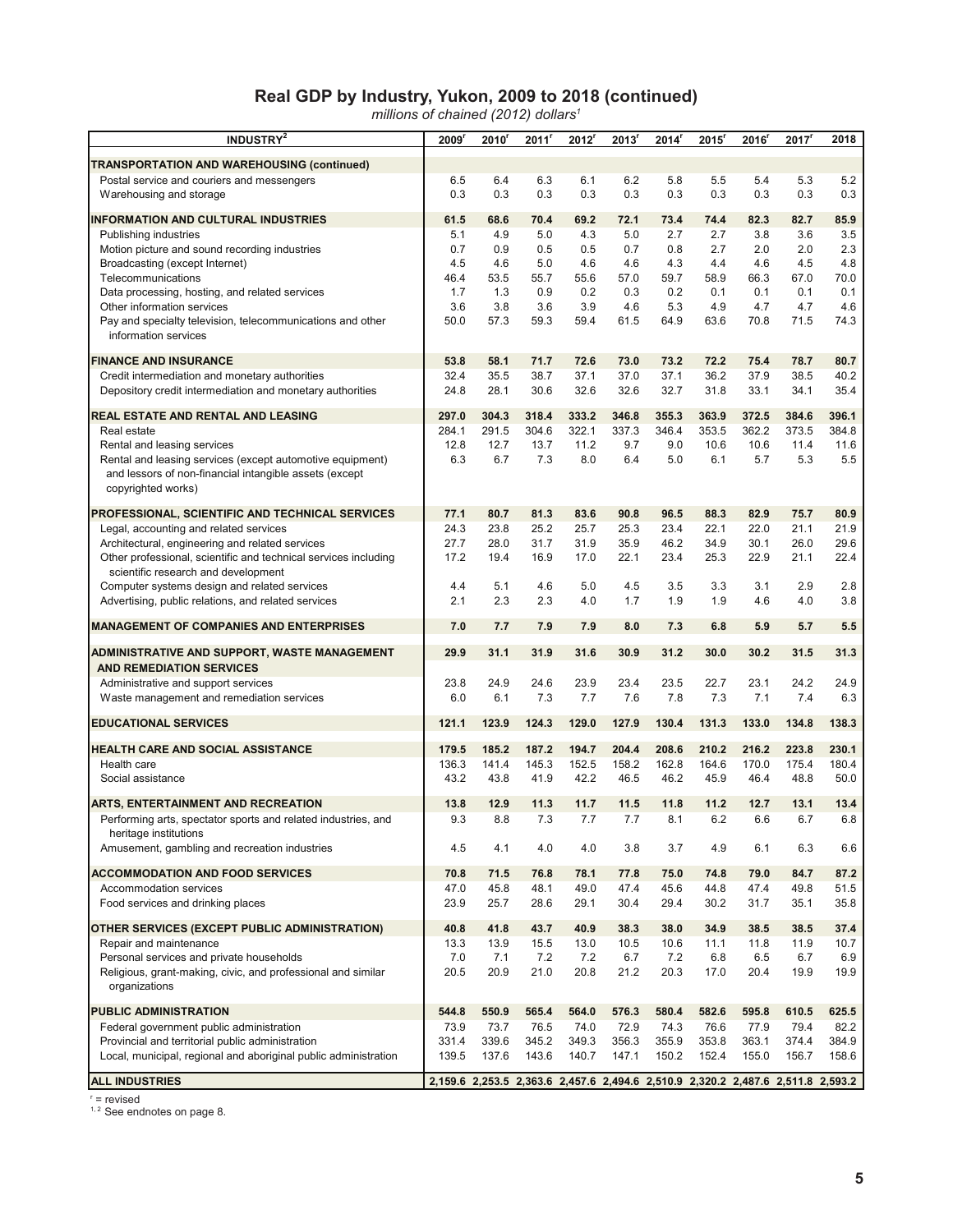# **Year-to-Year Real Growth Rates (%) by Industry, Yukon, 2009 to 2018**

*based on millions of chained (2012) dollars1*

| <b>INDUSTRY<sup>2</sup></b>                                                                           | 2009'          | 2010           | 2011'            | 2012                 | 2013'             | $2014^r$           | 2015 <sup>r</sup>  | 2016 <sup>r</sup> | 2017 <sup>r</sup> | 2018           |
|-------------------------------------------------------------------------------------------------------|----------------|----------------|------------------|----------------------|-------------------|--------------------|--------------------|-------------------|-------------------|----------------|
| AGRICULTURE, FORESTRY, FISHING AND HUNTING                                                            | 9.1            | 10.4           | $-1.9$           | $-1.9$               | $-7.8$            | $-10.6$            | 14.3               | 8.3               | 1.9               | 0.0            |
| Crop and animal production                                                                            | 10.3           | 6.2            | 2.9              | $-2.9$               | $-11.8$           | $-13.3$            | 19.2               | 3.2               | 3.1               | 0.0            |
| Forestry and logging                                                                                  | 50.0           | 33.3           | $-25.0$          | 0.0                  | $-16.7$           | 20.0               | 0.0                | 0.0               | 0.0               | 0.0            |
| Fishing, hunting and trapping                                                                         | 0.0            | $-66.7$        | $-100.0$         | $\ldots$             | 0.0               | 0.0                | 0.0                | 0.0               | 0.0               | 0.0            |
| Support activities for agriculture and forestry                                                       | $-25.0$        | 200.0          | 22.2             | $-9.1$               | 20.0              | $-33.3$            | 25.0               | 30.0              | 0.0               | 0.0            |
|                                                                                                       |                |                |                  |                      |                   |                    |                    |                   |                   |                |
| MINING, QUARRYING, AND OIL AND GAS EXTRACTION                                                         | 29.1           | $-0.6$         | 0.3              | 56.6                 | 2.3               | $-4.7$             | $-37.0$            | 48.6              | $-28.7$           | $-32.1$        |
| Oil and gas extraction                                                                                | $-20.0$        | $-12.5$        | $-14.3$          | 16.7                 | 0.0               | $-42.9$            | $-100.0$           | $\ldots$          | $\cdots$          | $\cdots$       |
| Mining and quarrying (except oil and gas)                                                             | 37.3           | $-2.6$         | $-2.6$           | 70.5                 | 4.2               | $-5.3$             | $-42.1$            | 64.1              | $-26.4$           | -36.4          |
| Support activities for mining and oil and gas extraction                                              | 3.7            | 12.0           | 16.3             | 13.3                 | -6.4              | $-0.1$             | $-15.5$            | 4.1               | $-38.5$           | $-8.9$         |
| <b>UTILITIES</b>                                                                                      | 9.5            | 7.6            | 4.0              | 5.3                  | $-4.4$            | $-1.4$             | 7.6                | 6.6               | 9.4               | $-0.4$         |
| Electric power generation, transmission and distribution                                              | 8.0            | 10.8           | 5.0              | 6.1                  | $-4.3$            | $-1.3$             | 8.0                | 6.9               | 10.1              | $-0.4$         |
| Natural gas distribution, water, sewage and other systems                                             | 20.0           | -11.9          | $-2.7$           | $-5.6$               | -2.9              | $-3.0$             | 0.0                | 3.1               | 3.0               | 2.9            |
|                                                                                                       |                |                |                  |                      |                   |                    |                    |                   |                   |                |
| <b>CONSTRUCTION</b>                                                                                   | 13.5<br>$-0.4$ | 27.0<br>13.2   | 14.1<br>5.1      | $-31.9$<br>$-1.5$    | $-2.0$<br>$-17.2$ | 9.0<br>$-2.2$      | $-25.1$<br>9.4     | 4.2<br>10.6       | 23.4<br>3.8       | 32.7<br>$-7.8$ |
| Residential building construction<br>Non-residential building construction                            | 50.3           | $-20.3$        | 61.4             | $-18.1$              | 26.1              | 36.1               | $-17.6$            | 13.7              | 9.8               | $-6.8$         |
| Engineering and other construction activities                                                         | 24.9           | 50.1           | 10.4             | $-41.1$              | $-2.7$            | $-3.3$             | $-43.3$            | $-18.1$           | 18.6              | 142.2          |
| Repair construction                                                                                   | $-16.6$        | 29.1           | 11.8             | $-44.9$              | 43.9              | 11.1               | $-22.0$            | 26.0              | 76.5              | 0.4            |
|                                                                                                       |                |                |                  |                      |                   |                    |                    |                   |                   |                |
| <b>MANUFACTURING</b>                                                                                  | $-0.6$         | $-1.9$         | 17.2             | 23.9                 | $-24.1$           | $-7.5$             | 4.4                | 11.4              | $-2.2$            | $-3.3$         |
| Food manufacturing                                                                                    | $-15.4$        | 0.0            | $-18.2$          | 0.0                  | 33.3              | 0.0                | $-8.3$             | 9.1               | $-41.7$           | $-28.6$        |
| Beverage and tobacco product manufacturing                                                            | 7.1            | -13.3          | 15.4             | 53.3                 | 8.7               | 0.0                | 4.0                | 3.8               | 14.8              | 0.0            |
| Textile and textile product mills                                                                     | $-33.3$        | 0.0            | 0.0              | 0.0                  | 0.0               | 0.0                | $-50.0$            | 100.0             | 0.0               | $-50.0$        |
| Clothing and leather and allied product manufacturing<br>Wood product manufacturing                   | 0.0<br>50.0    | 0.0<br>50.0    | $-100.0$<br>66.7 | $\ddotsc$<br>$-13.3$ | $\ldots$          | 0.0                | 0.0<br>$-43.8$     | 0.0<br>$-77.8$    | $-100.0$<br>50.0  | $\cdots$       |
| Printing and related support activities                                                               | $-10.0$        | 5.6            | $-10.5$          | $-29.4$              | $-30.8$<br>0.0    | 77.8<br>8.3        | $-7.7$             | 16.7              | $-7.1$            | 0.0<br>$-7.7$  |
| Petroleum and coal product manufacturing                                                              | $-16.7$        | $-100.0$       | $\cdots$         | $\ldots$             | $\cdots$          | $\ldots$           | $\ldots$           | $\cdots$          | $\ldots$          | $\ldots$       |
| Chemical manufacturing                                                                                | $\ldots$       | 0.0            | 0.0              | $\cdots$             | $-36.4$           | 0.0                | 57.1               | 9.1               | 8.3               | 30.8           |
| Plastics and rubber products manufacturing                                                            | 4.8            | 27.3           | $-7.1$           | 0.0                  | $-7.7$            | $-8.3$             | 18.2               | 42.3              | 21.6              | $-11.1$        |
| Non-metallic mineral product manufacturing                                                            | 0.0            | 0.0            | 33.3             | 300.0                | $-37.5$           | 30.0               | 0.0                | 23.1              | 25.0              | $-15.0$        |
| Fabricated metal product manufacturing                                                                | $-7.3$         | -17.6          | 59.5             | 9.0                  | $-46.6$           | $-43.6$            | 13.6               | 24.0              | $-22.6$           | $-33.3$        |
| Computer and electronic product manufacturing                                                         | 0.0            | 25.0           | 80.0             | 55.6                 | $-14.3$           | $-66.7$            | $-25.0$            | 200.0             | $-44.4$           | 260.0          |
| Transportation equipment manufacturing                                                                | 0.0            | $-100.0$       | $\ldots$         | $\dots$              | $\ldots$          | $\dots$            | $\ldots$           | $\cdots$          | $\ldots$          | $\ldots$       |
| Furniture and related product manufacturing                                                           | 66.7           | $-5.0$         | 5.3              | 20.0                 | $-20.8$           | $-5.3$             | $-11.1$            | 0.0               | $-37.5$           | -50.0          |
| Miscellaneous manufacturing                                                                           | $-18.2$        | $-33.3$        | $-16.7$          | 0.0                  | 0.0               | 0.0                | 60.0               | $-37.5$           | $-20.0$           | 0.0            |
| <b>WHOLESALE TRADE</b>                                                                                | $-14.0$        | $-4.2$         | 25.6             | $-0.6$               | $-8.6$            | $-17.5$            | $-10.6$            | 6.4               | 4.9               | 39.6           |
| Petroleum and petroleum products merchant wholesalers                                                 | $-8.2$         | $-8.9$         | 47.2             | $-6.6$               | $-16.0$           | $-25.4$            | $-3.8$             | 23.5              | 14.3              | 6.3            |
| Food, beverage and tobacco merchant wholesalers                                                       | 10.8           | 4.9            | $-2.3$           | 0.0                  | $-9.5$            | $-2.6$             | -8.1               | 2.9               | 0.0               | 0.0            |
| Personal and household goods merchant wholesalers                                                     | 100.0          | 0.0            | 0.0              | 0.0                  | 150.0             | $-20.0$            | 0.0                | 0.0               | 0.0               | 0.0            |
| Motor vehicle and motor vehicle parts and accessories merchant                                        | $-19.4$        | 16.0           | 6.9              | 12.9                 | $-8.6$            | $-3.1$             | 0.0                | $-9.7$            | 32.1              | $-24.3$        |
| wholesalers                                                                                           |                |                |                  |                      |                   |                    |                    |                   |                   |                |
| Building material and supplies merchant wholesalers                                                   | $-10.2$        | -21.6          | 20.3             | 3.6                  | $-22.1$           | $-17.9$            | $-18.2$            | 2.2               | 2.2               | 2.1            |
| Machinery, equipment and supplies merchant wholesalers                                                | $-25.4$        | 8.2            | 32.4             | $-0.7$               | 0.7               | $-16.5$            | $-11.2$            | 0.0               | $-6.8$            | 145.8          |
| Miscellaneous merchant wholesalers<br>Business-to-business electronic markets, and agents and brokers | $-13.6$<br>0.0 | $-31.6$<br>0.0 | 15.4<br>0.0      | 0.0<br>0.0           | $-6.7$<br>100.0   | $-42.9$<br>$0.0\,$ | $-87.5$<br>$-50.0$ | 100.0<br>$-100.0$ | $-50.0$           | 0.0            |
|                                                                                                       |                |                |                  |                      |                   |                    |                    |                   | $\cdots$          | $\cdots$       |
| <b>RETAIL TRADE</b>                                                                                   | 1.5            | 2.4            | 1.7              | 3.4                  | 7.0               | 0.2                | $-5.7$             | 4.4               | 3.8               | 4.4            |
| Motor vehicle and parts dealers                                                                       | 8.0            | 7.4            | $-11.6$          | 13.7                 | 10.3              | $-0.4$             | $-29.3$            | 6.1               | 1.6               | 8.2            |
| Furniture and home furnishings stores                                                                 | 8.7            | 0.0            | 0.0              | $-8.0$               | 21.7              | 7.1                | $-3.3$             | 17.2              | 5.9               | 0.0            |
| Electronics and appliance stores                                                                      | 17.6           | 15.0           | 17.4             | 0.0                  | 3.7               | 7.1                | 10.0               | $-12.1$           | $-27.6$           | 9.5            |
| Building material and garden equipment and supplies dealers                                           | $-14.7$        | 11.1           | 4.5              | 5.2                  | 20.7              | $-7.5$             | $-10.4$            | 0.0               | 9.1               | 9.8            |
| Food and beverage stores                                                                              | 0.7            | 0.7            | 0.0              | 1.8                  | $-1.1$            | 0.7                | 1.1                | 5.3               | 3.4               | 4.6            |
| Health and personal care stores<br>Gasoline stations                                                  | 6.4<br>11.0    | 12.0<br>$-0.8$ | 12.5<br>10.0     | $-3.2$<br>1.5        | 11.5<br>12.7      | 13.2<br>7.3        | 10.4<br>$-4.3$     | 7.1<br>10.3       | 0.0<br>8.8        | 2.2<br>3.2     |
| Clothing and clothing accessories stores                                                              | $-3.1$         | 12.9           | 8.6              | $-5.3$               | 13.9              | $-2.4$             | 7.5                | $-7.0$            | 5.0               | 2.4            |
| Sporting goods, hobby, book and music stores                                                          | 2.9            | 8.3            | $-5.1$           | 5.4                  | $-23.1$           | 40.0               | 7.1                | 0.0               | 20.0              | 5.6            |
| General merchandise stores                                                                            | $-11.8$        | $-1.3$         | 3.4              | $-4.6$               | 11.0              | $-1.9$             | 0.0                | 0.6               | 0.6               | 0.6            |
| Miscellaneous store retailers                                                                         | 13.5           | $-16.8$        | 0.0              | $-3.6$               | $-7.4$            | 0.0                | 6.7                | 7.5               | $-14.0$           | -4.1           |
| Non-store retailers                                                                                   | $-3.2$         | 6.7            | 46.9             | 19.1                 | 8.9               | $-21.3$            | $-8.3$             | 4.5               | 17.4              | 5.6            |
|                                                                                                       |                |                |                  |                      |                   |                    |                    |                   |                   |                |
| TRANSPORTATION AND WAREHOUSING                                                                        | $-11.5$        | $-1.1$         | 12.9             | 3.2                  | $-7.1$            | 2.4                | $-1.6$             | 10.2              | 12.2              | 5.0            |
| Air transportation                                                                                    | $-12.3$<br>5.2 | 11.9<br>$-3.9$ | 50.0<br>9.2      | 10.0<br>0.0          | $-6.8$<br>2.8     | 10.6<br>7.3        | 9.6<br>5.1         | 11.4<br>17.7      | 17.2<br>8.2       | 6.4<br>3.2     |
| Truck transportation<br>Transit, ground passenger and scenic and sightseeing                          | $-15.1$        | $-10.9$        | $-1.7$           | $-3.5$               | 6.4               | $-3.4$             | $-33.9$            | 0.0               | 2.7               | 5.3            |
| transportation                                                                                        |                |                |                  |                      |                   |                    |                    |                   |                   |                |
| Support activities for transportation                                                                 | $-7.7$         | 2.8            | $-1.4$           | 6.8                  | 4.5               | $-8.6$             | $-6.7$             | 10.1              | 13.1              | 6.4            |
| Pipeline transportation                                                                               | $-29.8$        | $-14.6$        | $-8.1$           |                      | $-8.0 - 100.0$    | $\cdots$           |                    |                   |                   |                |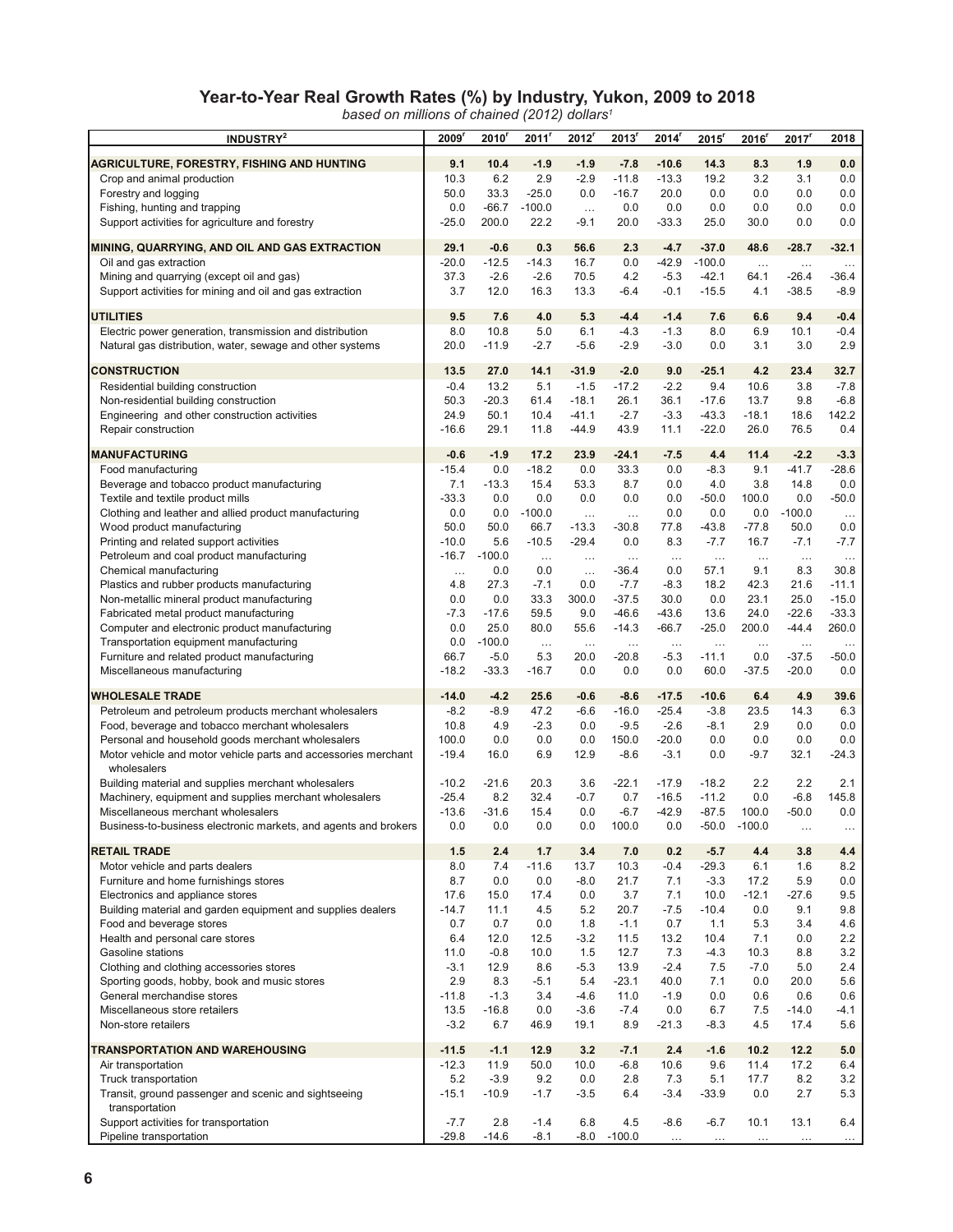# **Year-to-Year Real Growth Rates (%) by Industry, 2009 to 2018 (continued)**

*based on millions of chained (2012) dollars1*

| <b>INDUSTRY</b> <sup>2</sup>                                                                        | 2009           | 2010           | 2011           | 2012             | 2013               | 2014'           | 2015          | $2016$ <sup>r</sup> | $2017$ <sup>r</sup> | 2018             |
|-----------------------------------------------------------------------------------------------------|----------------|----------------|----------------|------------------|--------------------|-----------------|---------------|---------------------|---------------------|------------------|
|                                                                                                     |                |                |                |                  |                    |                 |               |                     |                     |                  |
| TRANSPORTATION AND WAREHOUSING (continued)<br>Postal service and couriers and messengers            | 6.6            | $-1.5$         | $-1.6$         | $-3.2$           | 1.6                | $-6.5$          | $-5.2$        | $-1.8$              | $-1.9$              | $-1.9$           |
| Warehousing and storage                                                                             | 0.0            | 0.0            | 0.0            | 0.0              | 0.0                | 0.0             | 0.0           | 0.0                 | 0.0                 | 0.0              |
|                                                                                                     |                |                |                |                  |                    |                 |               |                     |                     |                  |
| <b>INFORMATION AND CULTURAL INDUSTRIES</b>                                                          | 4.4            | 11.5           | 2.6            | $-1.7$           | 4.2                | 1.8             | 1.4           | 10.6                | 0.5                 | 3.9              |
| Publishing industries<br>Motion picture and sound recording industries                              | 2.0<br>0.0     | $-3.9$<br>28.6 | 2.0<br>$-44.4$ | $-14.0$<br>0.0   | 16.3<br>40.0       | $-46.0$<br>14.3 | 0.0<br>237.5  | 40.7<br>$-25.9$     | $-5.3$<br>0.0       | $-2.8$<br>15.0   |
| Broadcasting (except Internet)                                                                      | $-4.3$         | 2.2            | 8.7            | $-8.0$           | 0.0                | $-6.5$          | 2.3           | 4.5                 | $-2.2$              | 6.7              |
| Telecommunications                                                                                  | 5.7            | 15.3           | 4.1            | $-0.2$           | 2.5                | 4.7             | $-1.3$        | 12.6                | 1.1                 | 4.5              |
| Data processing, hosting, and related services                                                      | $-5.6$         | $-23.5$        | $-30.8$        | $-77.8$          | 50.0               | $-33.3$         | $-50.0$       | 0.0                 | 0.0                 | 0.0              |
| Other information services                                                                          | 2.9            | 5.6            | $-5.3$         | 8.3              | 17.9               | 15.2            | $-7.5$        | $-4.1$              | 0.0                 | $-2.1$           |
| Pay and specialty television, telecommunications and other                                          | 5.5            | 14.6           | 3.5            | 0.2              | 3.5                | 5.5             | $-2.0$        | 11.3                | 1.0                 | 3.9              |
| information services                                                                                |                |                |                |                  |                    |                 |               |                     |                     |                  |
| <b>FINANCE AND INSURANCE</b>                                                                        | $-5.3$         | 8.0            | 23.4           | 1.3              | 0.6                | 0.3             | $-1.4$        | 4.4                 | 4.4                 | 2.5              |
| Credit intermediation and monetary authorities                                                      | $-3.0$         | 9.6            | 9.0            | $-4.1$           | $-0.3$             | 0.3             | $-2.4$        | 4.7                 | 1.6                 | 4.4              |
| Depository credit intermediation and monetary authorities                                           | $-3.1$         | 13.3           | 8.9            | 6.5              | 0.0                | 0.3             | $-2.8$        | 4.1                 | 3.0                 | 3.8              |
| REAL ESTATE AND RENTAL AND LEASING                                                                  | 4.8            | 2.5            | 4.6            | 4.6              | 4.1                | 2.5             | 2.4           | 2.4                 | 3.2                 | 3.0              |
| Real estate                                                                                         | 5.2            | 2.6            | 4.5            | 5.7              | 4.7                | 2.7             | 2.0           | 2.5                 | 3.1                 | 3.0              |
| Rental and leasing services                                                                         | $-3.0$         | $-0.8$         | 7.9            | $-18.2$          | $-13.4$            | $-7.2$          | 17.8          | 0.0                 | 7.5                 | 1.8              |
| Rental and leasing services (except automotive equipment)                                           | $-3.1$         | 6.3            | 9.0            | 9.6              | $-20.0$            | $-21.9$         | 22.0          | $-6.6$              | $-7.0$              | 3.8              |
| and lessors of non-financial intangible assets (except                                              |                |                |                |                  |                    |                 |               |                     |                     |                  |
| copyrighted works)                                                                                  |                |                |                |                  |                    |                 |               |                     |                     |                  |
| PROFESSIONAL, SCIENTIFIC AND TECHNICAL SERVICES                                                     | $-8.4$         | 4.7            | 0.7            | 2.8              | 8.6                | 6.3             | $-8.5$        | $-6.1$              | $-8.7$              | 6.9              |
| Legal, accounting and related services                                                              | $-6.5$         | $-2.1$         | 5.9            | 2.0              | $-1.6$             | $-7.5$          | $-5.6$        | $-0.5$              | $-4.1$              | 3.8              |
| Architectural, engineering and related services                                                     | $-5.5$         | 1.1            | 13.2           | 0.6              | 12.5               | 28.7            | $-24.5$       | $-13.8$             | $-13.6$             | 13.8             |
| Other professional, scientific and technical services including                                     | $-15.3$        | 12.8           | $-12.9$        | 0.6              | 30.0               | 5.9             | 8.1           | $-9.5$              | $-7.9$              | 6.2              |
| scientific research and development                                                                 |                |                |                |                  |                    |                 |               |                     |                     |                  |
| Computer systems design and related services<br>Advertising, public relations, and related services | 7.3<br>10.5    | 15.9<br>9.5    | $-9.8$<br>0.0  | 8.7<br>73.9      | $-10.0$<br>$-57.5$ | $-22.2$<br>11.8 | $-5.7$<br>0.0 | $-6.1$<br>142.1     | $-6.5$<br>$-13.0$   | $-3.4$<br>$-5.0$ |
|                                                                                                     |                |                |                |                  |                    |                 |               |                     |                     |                  |
| <b>MANAGEMENT OF COMPANIES AND ENTERPRISES</b>                                                      | $-4.1$         | 10.0           | 2.6            | 0.0              | 1.3                | $-8.8$          | $-6.8$        | $-13.2$             | $-3.4$              | $-3.5$           |
| ADMINISTRATIVE AND SUPPORT, WASTE MANAGEMENT                                                        | 2.0            | 4.0            | 2.6            | $-0.9$           | $-2.2$             | 1.0             | $-3.8$        | 0.7                 | 4.3                 | $-0.6$           |
| <b>AND REMEDIATION SERVICES</b>                                                                     |                |                |                |                  |                    |                 |               |                     |                     |                  |
| Administrative and support services                                                                 | $-5.2$         | 4.6            | $-1.2$         | $-2.8$           | $-2.1$             | 0.4             | $-3.4$        | 1.8                 | 4.8                 | 2.9              |
| Waste management and remediation services                                                           | 50.0           | 1.7            | 19.7           | 5.5              | $-1.3$             | 2.6             | $-6.4$        | $-2.7$              | 4.2                 | $-14.9$          |
| <b>EDUCATIONAL SERVICES</b>                                                                         | 1.0            | 2.3            | 0.3            | 3.8              | $-0.9$             | 2.0             | 0.7           | 1.3                 | 1.4                 | 2.6              |
|                                                                                                     |                |                |                |                  |                    |                 |               |                     |                     |                  |
| <b>HEALTH CARE AND SOCIAL ASSISTANCE</b>                                                            | 4.8            | 3.2            | 1.1            | 4.0              | 5.0                | 2.1             | 0.8           | 2.9                 | 3.5                 | 2.8              |
| Health care                                                                                         | 5.3            | 3.7            | 2.8            | 5.0              | 3.7                | 2.9             | 1.1           | 3.3                 | 3.2                 | 2.9              |
| Social assistance                                                                                   | 3.3            | 1.4            | $-4.3$         | 0.7              | 10.2               | $-0.6$          | $-0.6$        | 1.1                 | 5.2                 | 2.5              |
| <b>ARTS, ENTERTAINMENT AND RECREATION</b>                                                           | $-11.0$        | $-6.5$         | $-12.4$        | 3.5              | $-1.7$             | 2.6             | $-5.1$        | 13.4                | 3.1                 | 2.3              |
| Performing arts, spectator sports and related industries, and                                       | $-19.8$        | $-5.4$         | $-17.0$        | 5.5              | 0.0                | 5.2             | $-23.5$       | 6.5                 | 1.5                 | 1.5              |
| heritage institutions                                                                               |                |                |                |                  |                    |                 |               |                     |                     |                  |
| Amusement, gambling and recreation industries                                                       | 4.7            | $-8.9$         | $-2.4$         | 0.0              | $-5.0$             | $-2.6$          | 32.4          | 24.5                | 3.3                 | 4.8              |
| <b>ACCOMMODATION AND FOOD SERVICES</b>                                                              | 5.0            | 1.0            | 7.4            | 1.7              | $-0.4$             | $-3.6$          | $-0.3$        | 5.6                 | 7.2                 | 3.0              |
| Accommodation services                                                                              | $-0.4$         | $-2.6$         | 5.0            | 1.9              | $-3.3$             | $-3.8$          | $-1.8$        | 5.8                 | 5.1                 | 3.4              |
| Food services and drinking places                                                                   | 17.7           | 7.5            | 11.3           | 1.7              | 4.5                | $-3.3$          | 2.7           | 5.0                 | 10.7                | 2.0              |
|                                                                                                     |                |                |                |                  |                    |                 |               |                     |                     |                  |
| OTHER SERVICES (EXCEPT PUBLIC ADMINISTRATION)                                                       | $-2.6$         | 2.5            | 4.5            | $-6.4$           | $-6.4$             | $-0.8$          | $-8.2$        | 10.3                | 0.0                 | $-2.9$           |
| Repair and maintenance<br>Personal services and private households                                  | 3.9<br>$-11.4$ | 4.5<br>1.4     | 11.5<br>1.4    | $-16.1$<br>0.0   | $-19.2$<br>$-6.9$  | 1.0<br>7.5      | 4.7<br>$-5.6$ | 6.3<br>$-4.4$       | 0.8<br>3.1          | $-10.1$<br>3.0   |
| Religious, grant-making, civic, and professional and similar                                        | $-4.2$         | 2.0            | 0.5            | $-1.0$           | 1.9                | $-4.2$          | $-16.3$       | 20.0                | $-2.5$              | 0.0              |
| organizations                                                                                       |                |                |                |                  |                    |                 |               |                     |                     |                  |
| <b>PUBLIC ADMINISTRATION</b>                                                                        |                |                |                |                  |                    |                 |               |                     |                     |                  |
| Federal government public administration                                                            | 6.6<br>3.6     | 1.1<br>$-0.3$  | 2.6<br>3.8     | $-0.2$<br>$-3.3$ | 2.2<br>$-1.5$      | 0.7<br>1.9      | 0.4<br>3.1    | 2.3<br>1.7          | 2.5<br>1.9          | 2.5<br>3.5       |
| Provincial and territorial public administration                                                    | 5.8            | 2.5            | 1.6            | 1.2              | 2.0                | -0.1            | $-0.6$        | 2.6                 | 3.1                 | 2.8              |
| Local, municipal, regional and aboriginal public administration                                     | 10.7           | $-1.4$         | 4.4            | $-2.0$           | 4.5                | 2.1             | 1.5           | 1.7                 | 1.1                 | 1.2              |
|                                                                                                     |                |                |                |                  |                    |                 |               |                     |                     |                  |
| <b>ALL INDUSTRIES</b>                                                                               | 6.2            | 4.3            | 4.9            | 4.0              | 1.5                | 0.7             | $-7.6$        | 7.2                 | 1.0                 | 3.2              |

r = revised

... = not appropriate/applicable<br><sup>1,2</sup> See endnotes on page 8.